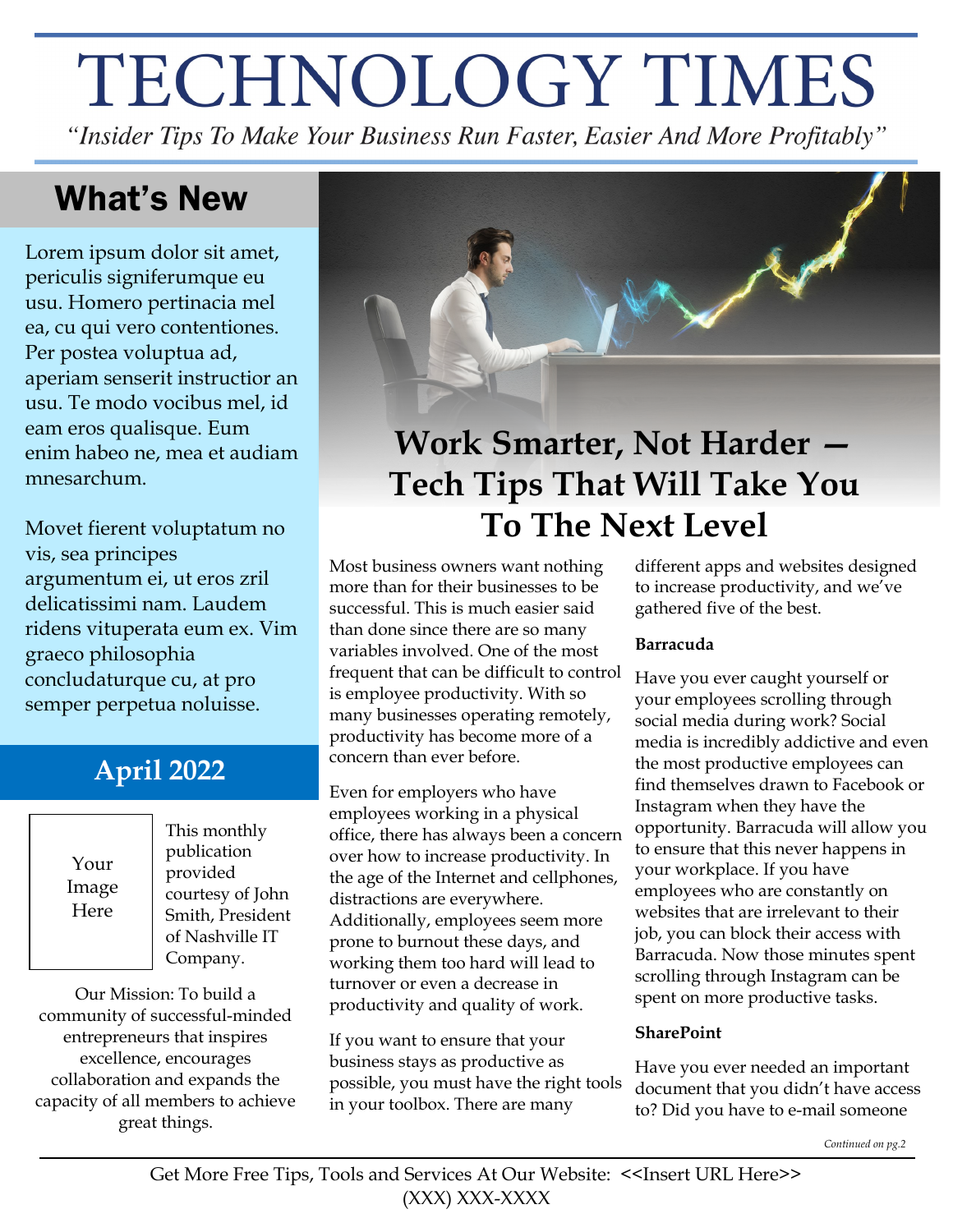#### Technology Times April 2022

#### *Continued from pg.1*

and ask them to send you the file or share access with you? If this is a common problem in your workplace, you need to try SharePoint.

SharePoint will serve as a database for important files that anyone in your business may need at any time. You won't have to wait for someone to share the files with you anymore. Keep in mind that SharePoint still requires a level of organization so that files are easy to find.

#### **TimeCamp**

TimeCamp is one of the most useful productivity apps available right now. With TimeCamp, you can track how much time your team is spending on any given project. It will break it down by specific apps and websites so you can see where most of their time was spent. You'll also get to see analytics and determine how they are performing. TimeCamp will help you keep your budget in check and ensure that no task or project goes over budget.

If clocking has been an issue in your business, TimeCamp can help there, too. This program can be used as an easy attendance-tracking tool as it has functions for clocking in and out, tracking overtime, automating payroll and reporting leaves. It's simple to use and comes with endless benefits.

**"To get the most out of your business, you must ensure that productivity is maximized wherever possible."**

#### **Slack**

If your company is operating remotely, or if you have certain employees who aren't working in the office, how are you communicating with each other? E-mails can be easily missed, and unless you provide your teams with work phones, texting is iffy at best. Slack takes all of the confusion out of the mix and gives you the best group messaging option.

Employees will stay up-to-date on recent developments within the company. You can also create specific groups if you need to get a message out to a particular team or group of people. Slack has worked wonders for many organizations throughout the pandemic and is a foolproof way to increase productivity.

#### **Asana**

Asana is one of the best project management tools on the market. With this program, you can plan projects in advance and set up task lists to ensure that everything gets completed on time. You can also keep your team informed about any new developments with Asana's messaging and commenting system. If you're overseeing a team that is working on the same project, then Asana is a must-have for your company.

To get the most out of your business, you must ensure that productivity is maximized wherever possible. There are many new websites, apps and programs designed to encourage productivity in the workplace. You just have to find what works best for your business. If you're unsure of where to begin, give some of these programs a try.

#### **Do You Safeguard Your Company's Data And Your Customers' Private Information BETTER THAN Equifax, Yahoo and Target Did?**



If the answer is "NO" – and let's be honest, the answer *is* no – you are leaving yourself and your company open to massive liability, *millions* in fines and lost business, lawsuits, theft and so much more.

Why? Because you are a hacker's #1 target. They know you have access to financials, employee records, company data and all that juicy customer information – social security numbers, credit card numbers, birth dates, home addresses, e-mails, etc.

Don't kid yourself. Cybercriminals and hackers will stop at NOTHING to steal your credentials. And once they have your password(s), it's only a matter of time before they destroy your business, scare away your customers and ruin your professional and personal life.

#### **Why Not Take 4 Seconds Now To Protect Yourself, Protect Your Company And Protect Your Customers?**

Our 100% FREE and 100% confidential, exclusive CEO Dark Web Scan is your first line of defense. To receive your report in just 24 hours, visit the link below and provide us with your name and company e-mail address. Hopefully it will be ALL CLEAR and you can breathe easy. If your company, your profits and your customers are AT RISK, we'll simply dig a little deeper to make sure you're protected.

Don't let this happen to you, your employees and your customers. *Reserve your exclusive CEO Dark Web Scan now!*

#### **Get your free Dark Web Scan TODAY at www.URL.com/dark-web-scan**

Get More Free Tips, Tools and Services At Our Website: <<Insert URL Here>> (XXX) XXX-XXXX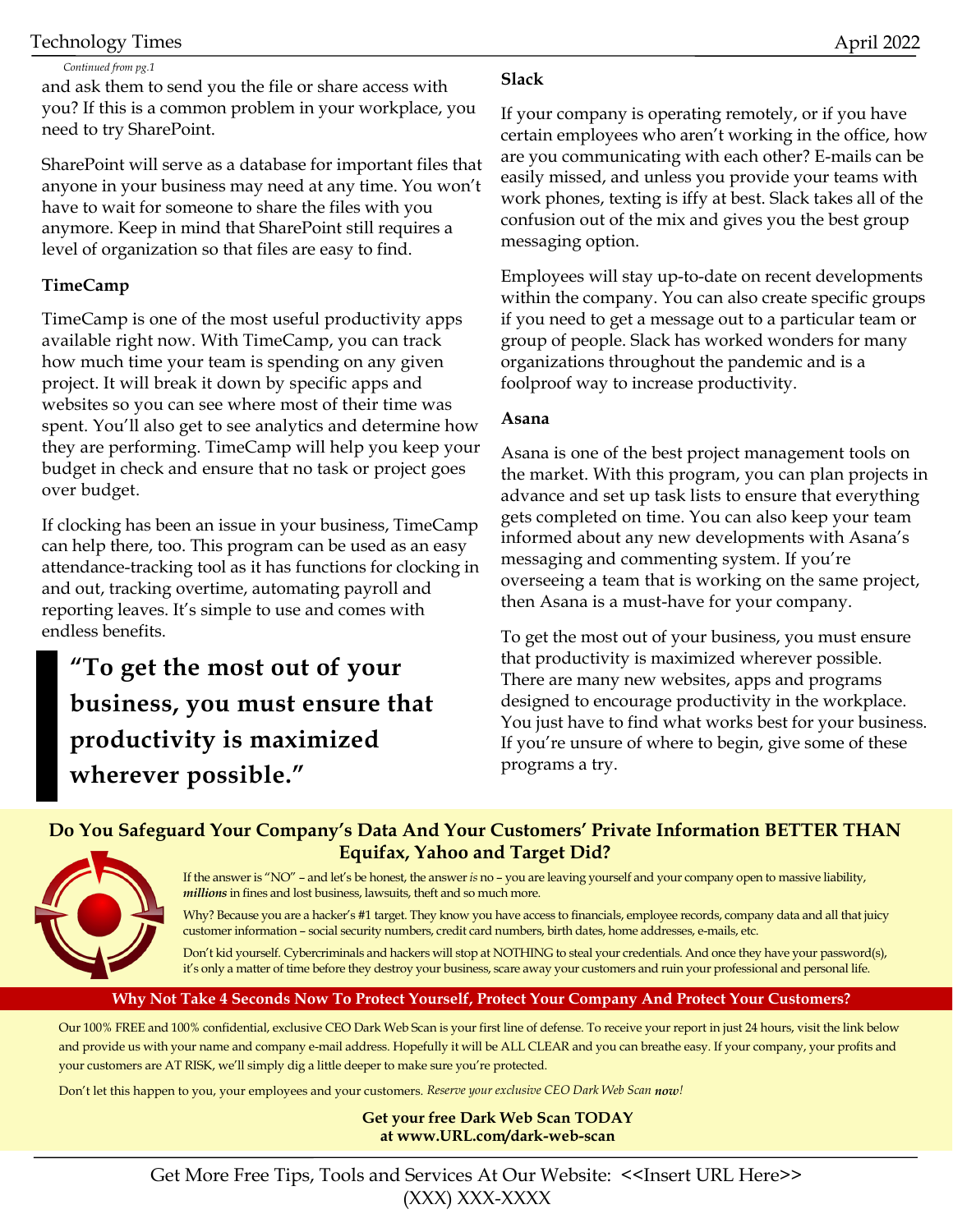# **Shiny New Gadget Of The Month:**



### **Garmin Venu 2 Plus Smartwatch**

One of Garmin's newest smartwatches is setting the standard for the industry. The Garmin Venu 2 Plus smartwatch comes in three different sizes and in various colors. With the Venu 2 Plus, you can connect the smartwatch to your mobile device, make phone calls and send text messages – all hands -free. The best functions of this smartwatch all relate to health and wellness since it gives you greater insight into your stress, hydration and respiratory levels. It can also keep track of your sleep patterns, heart rate and so much more. The smartwatch holds nine days of battery life, so it's perfect for backpackers and hikers. If you're looking for a great smartwatch, look no further than the Garmin Venu 2 Plus.

# **Are You A Good Remote Leader?**

We have reached a new age in the workplace. Back in the 1980s, business books and seminars encouraged managers to meander around the office, chat with colleagues and try to gather valuable information around the water cooler. Now managers are working remotely, and it's a completely different world.

It's not always evident who the great leaders are in a remote setting, and you may have wondered at some point if you are even good at it. Truthfully, we don't have enough data yet to accurately evaluate what differentiates a great remote leader from the rest. But from my insights and experience running a fully remote company for 25 years, I've put together five questions that help determine if a remote leader is above average or not.

- Are you great at setting goals?
- Are you great at hiring?
- Are you great at delegating?
- Does your compensation system reward high performance?
- Do you always do what you say you will do?

If you can answer yes to all five of these questions, it's likely that you are a great remote leader. These are essential leadership qualities for any setting, but they become amplified with remote work. If you set unclear goals in an office, you can easily clarify when your team has questions. This becomes more difficult when working remotely.

If you aren't great at hiring, you will notice these mistakes quickly in an office environment – but it's difficult to tell if you hired the wrong person



in a remote setting. Additionally, you have to be great at delegating tasks and following up to make sure the work is being completed in a remote setting, because you can't physically see the process.

In a traditional office setting, peer pressure plays an impactful role in influencing your employees' behavior. When you remove the peer pressure, compensation becomes the biggest driving force, so you need to make sure your compensation system is rewarding the right behaviors.

If you're wondering about the final question's role in an office, it's actually quite simple. You need to build and maintain trust in your workplace, and this becomes more difficult in a remote setting. That's why it's important that you always follow through on your words.

The remote workplace is here to stay, and it may take some adjustment to become the same caliber leader that you were in a traditional office setting. If you ask yourself those five questions every day and make the necessary adjustments in the categories you fall short in, before you know it, you'll become a great remote leader.



*Dr. Geoff Smart is the chairman and founder of ghSMART, a leadership consulting firm that exists to help leaders amplify their positive impact on the world. Dr. Smart and his firm have published multiple* New York Time*s best-sellers. He stays active in his community and has advised many government officials.*

### Client Spotlight: ABC Insurance

<<Insert story about this client and what you did for them: If you are looking for a company to take the headache out of your insurance needs and save you a bundle too, look no more! We were recently introduced to this company through a mutual client, Bob Smith of XYZ Corp. The company was having some problems with its network that we fixed immediately.>> Would you like your company highlighted here in our "Client Spotlight"? Then give us a call today at XXX-XXX-XXXX.